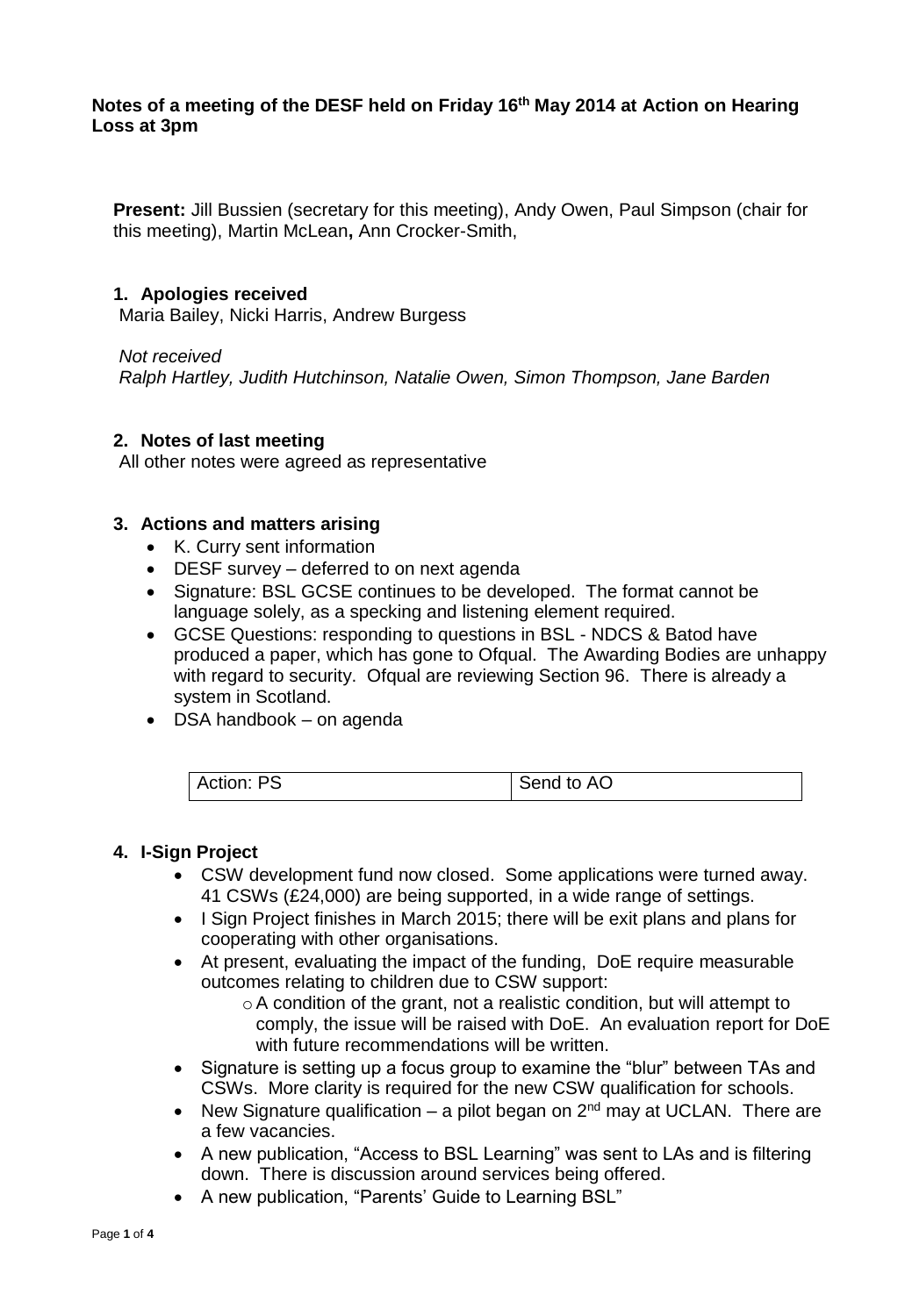- Family Sign Language: The trainer training continues. There are grants available for local groups for setting up classes. The emphasis is now on sustainability e.g. resources.
- Local Offers: NDCS are looking for good examples e.g. Trafford (work in progress). For example EY and the qualifications of staff, Clubs, etc.

## **5. DESF survey**

• Simon has data

| DQ<br>Action:<br>ັ | o contact ST |
|--------------------|--------------|

## **6. Non-Medical Helper Services Framework**

## **7. Changes to DSA**

- NMHSF has not been linked to DSA
- NMH manual launched March 2014
- There are 4 bands e.g. Band 4 ToD, Band 3 Electronic NT, Band 1 Manual NT.
- They have now admitted that the costings used are three years out of date. The figures are still unclear: is VAT or London Weighting included. They do not want the costs to increase. They are developing new banding.
- In a Govt. statement DSA Bands 1 & 2 have been removed, as there can be reasonable adjustment by HE or technology. Therefore, Universities may use capture technology for all students.
- In addition, DB guides removed from Band 1.
- These statements depend on the severity of the student's needs.
- Lobbying by FSE and BIS may gain some improvements.
- Computers now to be provided by students, but if software is required by the student it may be provided, if over the normal remit for most computers
- No responses for comments by Batod and City Lit.
- NDCS has already written to David Willett, a meeting has been planned
- BSL/ SSE users are ok.
- Oral/ lipreading students cannot cope in lectures but can cope in daily life.
- There is an "aim to be vaque".
- Will universities recognise the needs and have the resources? Will the services become generalised?
- Established services for HI or already developing may be ok, however students may be streamed out on application or by lack of services. Students taking gap years will be affected by the new regulations.
- Comes into force from 2015/16.

| Action: AC-S | To draft a letter from DESF and |
|--------------|---------------------------------|
|              | circulate to all by end of May. |

#### **8. Update on NRCPD CSW bid**

- MB & AO took part in a conference call on  $7<sup>th</sup>$  May
- Jim ? has spoken to NATSIP
- Looking for funding
- Considering CSWs in different contexts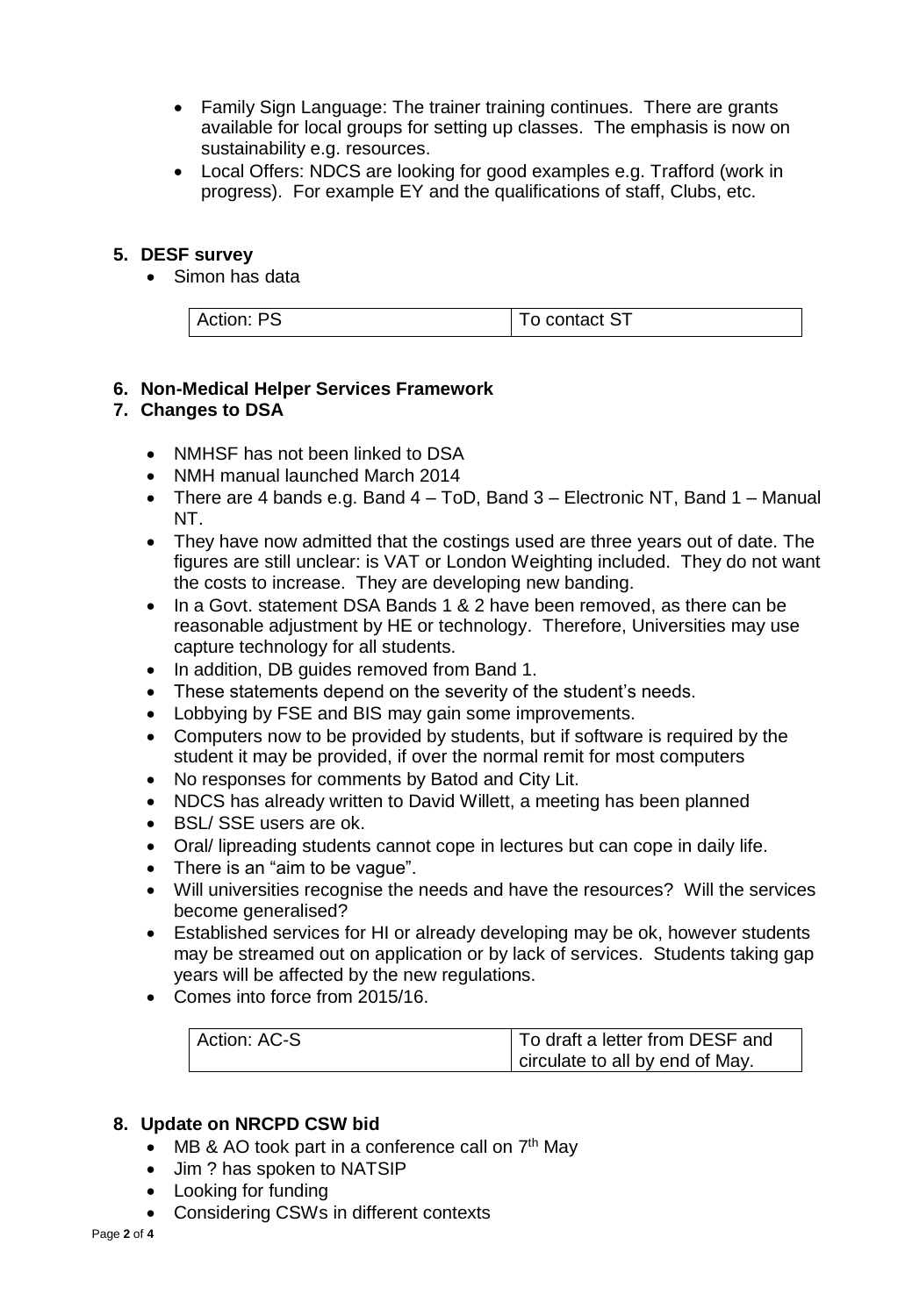- Signature want to work with the industry to unblock the situation, so going to consultation regarding role or role variations
- Suggestions requested to go to consultation
- They will study the results before moving forward
- Funding approved on  $6<sup>th</sup>$  May
- Another conference call in one month to report on progress

| Action: AO & MB | Notes to JB. |
|-----------------|--------------|

# **9. Updates on Children and Families Act (Highlights)**

- Royal Assent on 1<sup>st</sup> September
- 3 years & 2 terms for the process to change from Statement of SEN to EHCP, with CoP alongside it.
- Education, health, and care to work jointly.
- Local Authority to provide a Local Offer with the a child / parents at the centre, stimulated by Lamb Enquiry.
- A local directory with real information to be published.
- The assessment has to be co-ordinated for a joint plan of need.
- EHCP is from 0 25 years, it excludes HE students, but includes FE.
- It must reflect present needs and aspirations for the future.
- It is new that health has to provide.
- Personal budgets are being developed
- 16 -25 years in FE can request an assessment from LA and they have the right to appeal at tribunal in their own right.
- There is a stronger focus on preparation for Adult Services, so transition can improve.
- Academies and Free Schools as treated the same as maintained schools.
- Parents are more powerful throughout the process i.e. by expressing a preference for non-maintained schools. LA has to say why the placements not appropriate.
- Parents must consider mediation before tribunak and they need to show consideration for it.
- Local Offer to be considered annually for the CYP, so concerns and complaints can be expressed.

## **10.Future of DESF**

- Discussion of DESF history
- A variety of bodies need to be invited
- What are the terms of references?

| Action | As major item to be on next |
|--------|-----------------------------|
|        | agenda                      |

## **11.Updates from the organisations**

|              | Signature   Re PS email                                 |  |
|--------------|---------------------------------------------------------|--|
|              | Present course is L3 CSW for FE.                        |  |
|              | Discussion of role of CSW                               |  |
| <b>CHESS</b> | NADP Conference, workshop entitled "Don't just throw an |  |